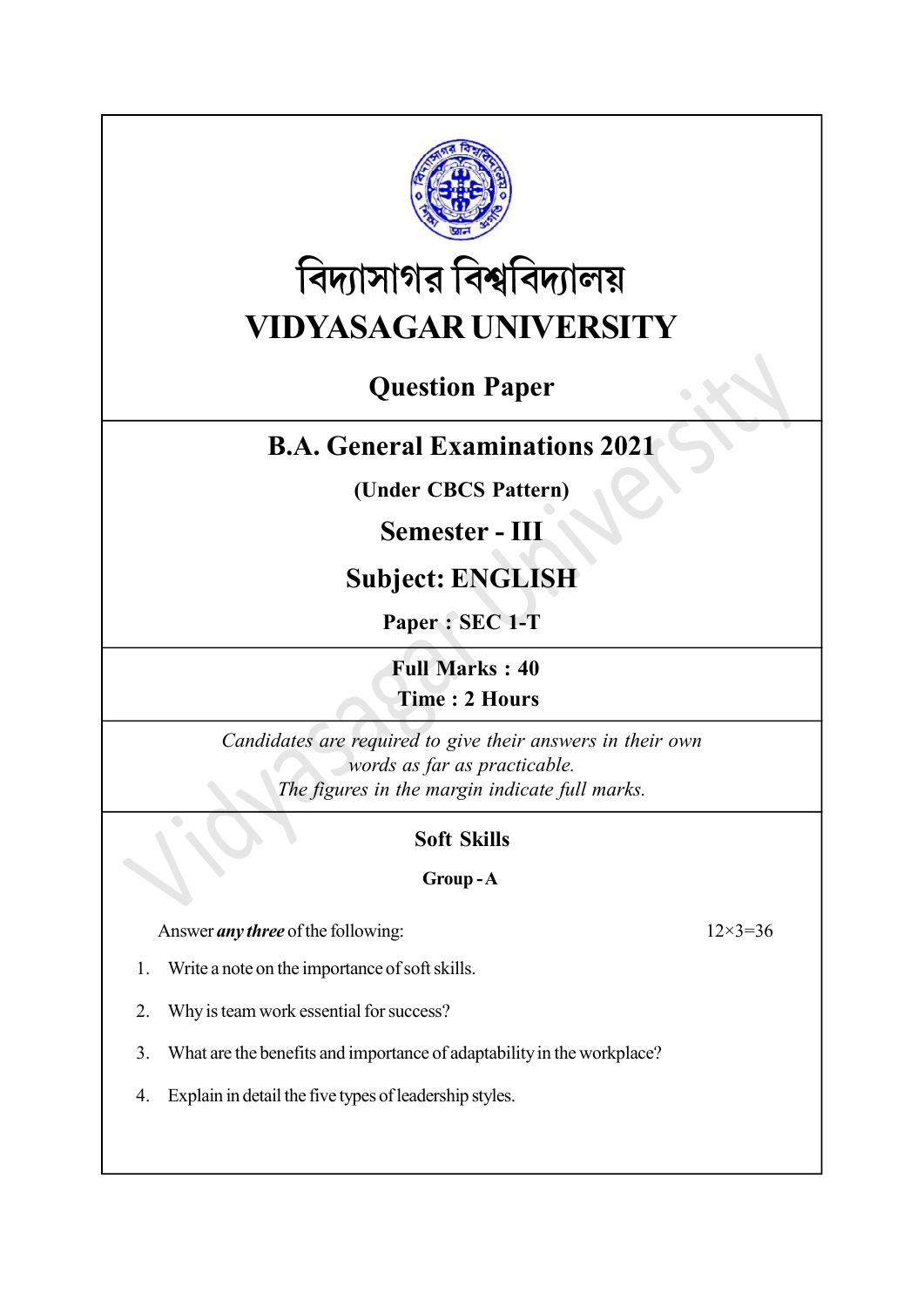- 5. What do you understand by emotional intelligence? Discuss the importance of emotional intelligence in leadership.
- 6. What is known as problem-solving skil1? Mention the basic steps in problem solving. How can feedback help in problem-solving?

#### Group - B

Answer *any two* of the following:  $2 \times 2 =$ 

1. What is 'transferrable skill'?

2. Mention two important characteristics of positive thinking?

3. What is the full form of SWOT?

4. What do you understand by 'delegating'?